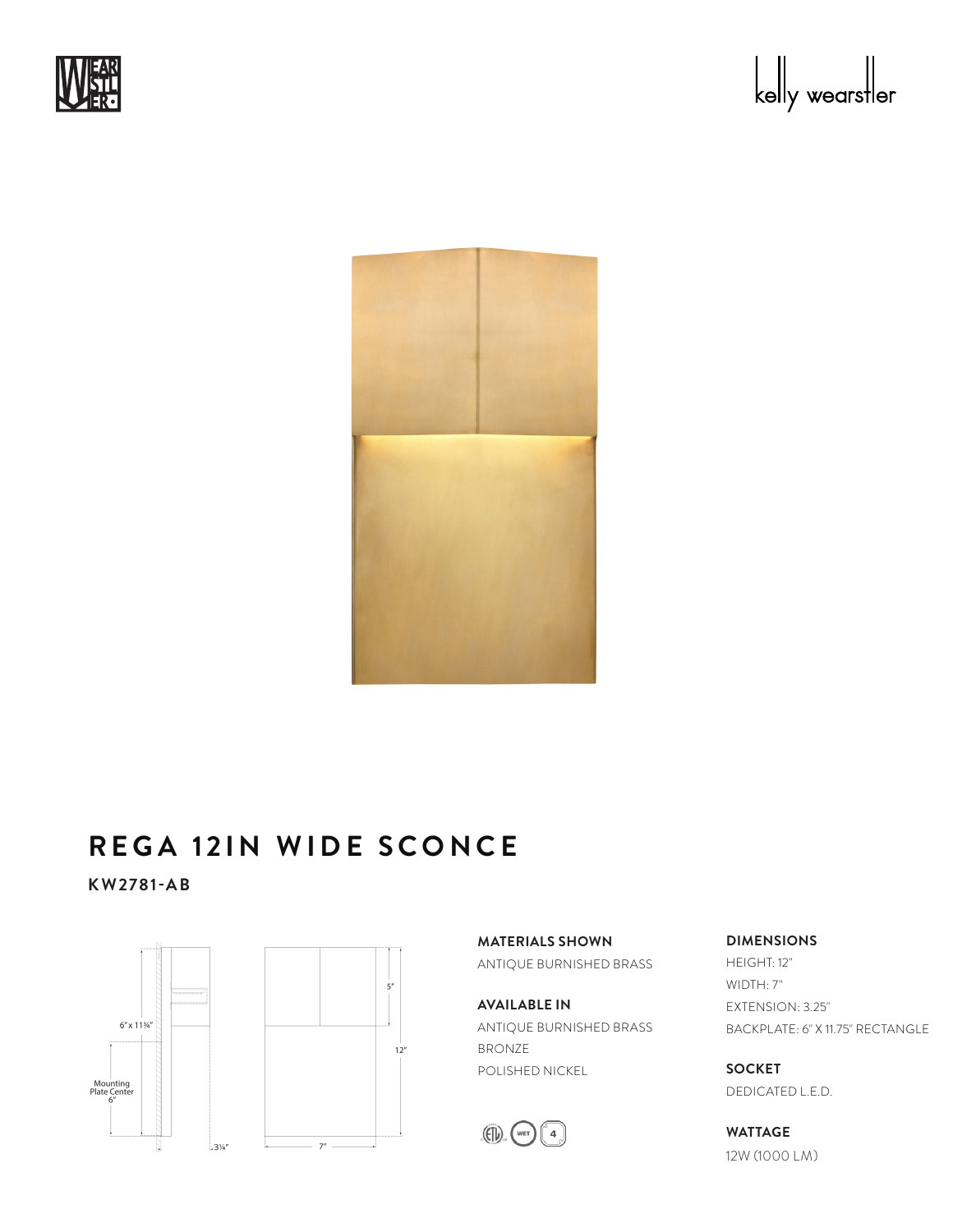





## **REGA 12IN WIDE SCONCE**

**KW2781-BZ**



**MATERIALS SHOWN** BRONZE

**AVAILABLE IN** ANTIQUE BURNISHED BRASS BRONZE POLISHED NICKEL



**DIMENSIONS**

HEIGHT: 12" WIDTH: 7" EXTENSION: 3.25" BACKPLATE: 6" X 11.75" RECTANGLE

**SOCKET** DEDICATED L.E.D.

**WATTAGE** 12W (1000 LM)